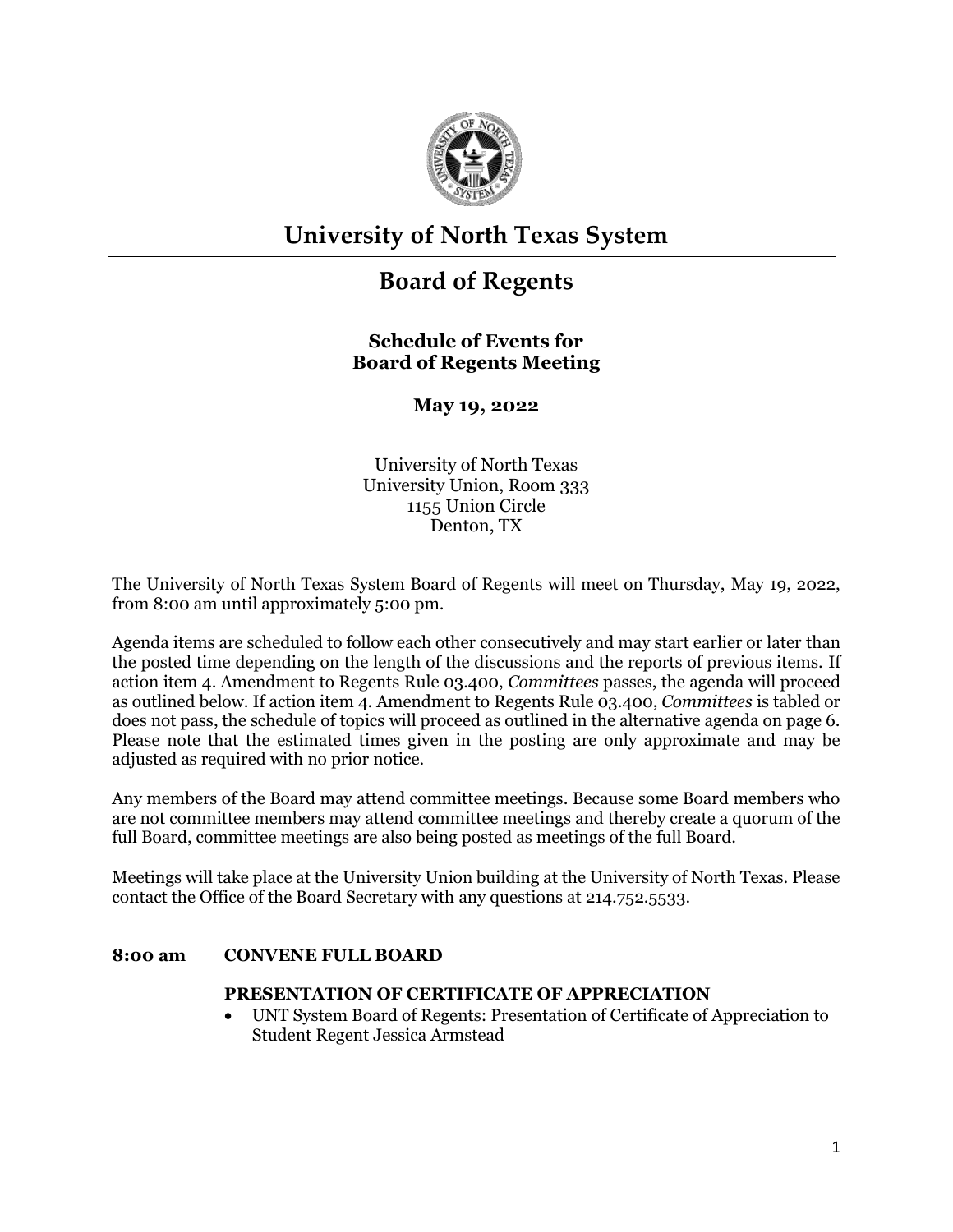**8:05 am SPOTLIGHT ON STUDENTS: STUDENT PROFESSIONAL LEADERSHIP DEVELOPMENT, G. BRINT RYAN COLLEGE OF BUSINESS** 

**8:30 am PRESENTATION: BUILT ON VALUES**

• Ann Rhoades, PeopleInk

**9:00 am UNT SYSTEM VISION AND STRATEGY**

# **Briefing:**

*UNT System Strategic Review* 

- Michael R. Williams, UNTS, Chancellor and HSC President
- Neal Smatresk, UNT, President; Deb Rohwer, UNT, Vice President for Planning and Chief of Staff; and, Elizabeth With, UNT, Senior Vice President for Student Affairs
- Sylvia Trent-Adams, UNTHSC, Executive Vice President & Chief Strategy Officer
- Bob Mong, UNT Dallas, President

## **ACTION ITEMS:**

#### 4. UNTS Amendment to Regents Rule 03.400, *Committees*

*AGENDA ONE: If action item 4. Amendment to Regents Rule 03.400, Committees passes, the schedule of topics will proceed as outlined immediately below.*

*ALTERNATIVE AGENDA TWO: If action item 4. Amendment to Regents Rule 03.400, Committees is tabled or does not pass, the schedule of topics will proceed as outlined in the alternative agenda beginning on page 6.*

# **10:30 am APPOINTMENT OF NEW COMMITTEE MEMBERS**

## **10:45 am FINANCE COMMITTEE**

## **Call to Order**

• Approval of minutes of the February 17, 2022, Audit and Finance Committee meeting

#### *Quarterly Financial Update*

• Greg Anderson, UNTS, Deputy Chancellor for Finance and Operations

## **ACTION ITEMS:**

- 5. UNTS Approval of the Finance Committee Charter
- 6. UNTS Approval of FY24 Holiday Schedule for the UNT System Administration, UNT, UNTHSC, and UNT Dallas

Adjourn Finance Committee.

#### **11:30 am AUDIT COMMITTEE**

• Approval of minutes of the February 17, 2022, Audit and Finance Committee meeting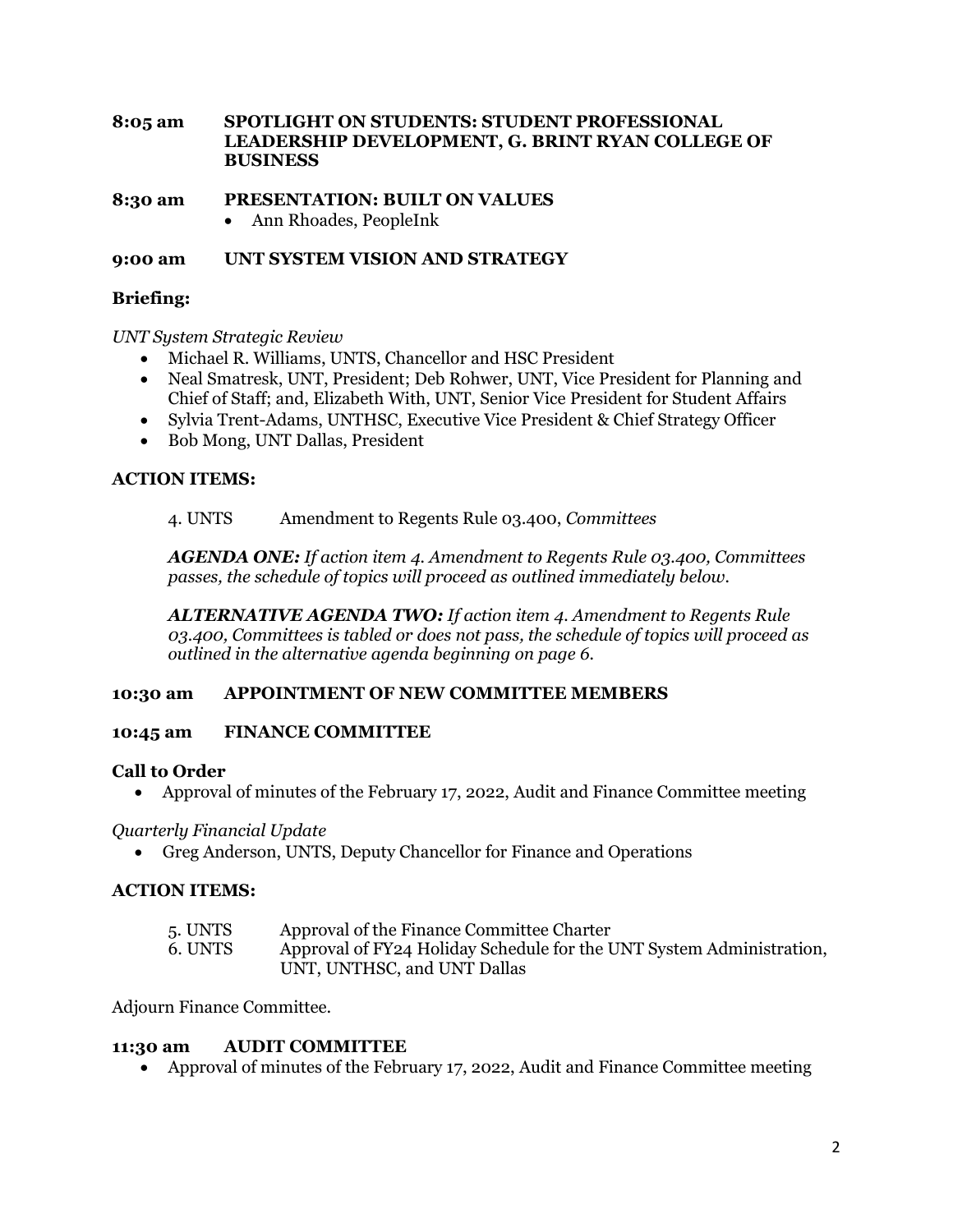# **Briefings:**

## *Quarterly Report of Audit Activities*

- Ninette Caruso, UNTS, Chief Audit Executive
- Adam Fein, UNT, Vice President for Digital Strategy and Innovation
- Sheba Joyner, UNTS, Senior Director, Internal Audit

*Compliance Program Effectiveness Assessment*

• Eric Groen, Protiviti, Managing Director

## **ACTION ITEMS:**

7. UNTS Approval of the Audit Committee Charter

# **BACKGROUND MATERIAL**

• *Quarterly Operations Report*

Adjourn Audit Committee.

*Recess for lunch.*

**12:30 pm LUNCH**

#### **1:30 pm STUDENT SUCCESS, ACADEMIC AND CLINICAL AFFAIRS COMMITTEE**

## **Call to Order**

• Approval of minutes of February 17, 2022, meeting

## **Briefing:**

## *UNT System Mental Health*

• Dr. Jamaica Chapple, UNTS, Assistant Vice Chancellor for Academic Affairs and Student **Success** 

## **ACTION ITEMS:**

| 8. UNTS    | Approval and Ratification of UNT System Institution Admission<br>Standards for Students Admitted for Matriculation Beginning in Summer |
|------------|----------------------------------------------------------------------------------------------------------------------------------------|
|            | 2023                                                                                                                                   |
| 9. UNT     | Approval of UNT Tenure Recommendations                                                                                                 |
| 10. UNTD   | Approval of UNT Dallas Tenure Recommendations                                                                                          |
| 11. UNTHSC | Approval of the University of North Texas Health Science Center (HSC)                                                                  |
|            | <b>Tenure Recommendations</b>                                                                                                          |

Adjourn Student Success, Academic and Clinical Affairs Committee.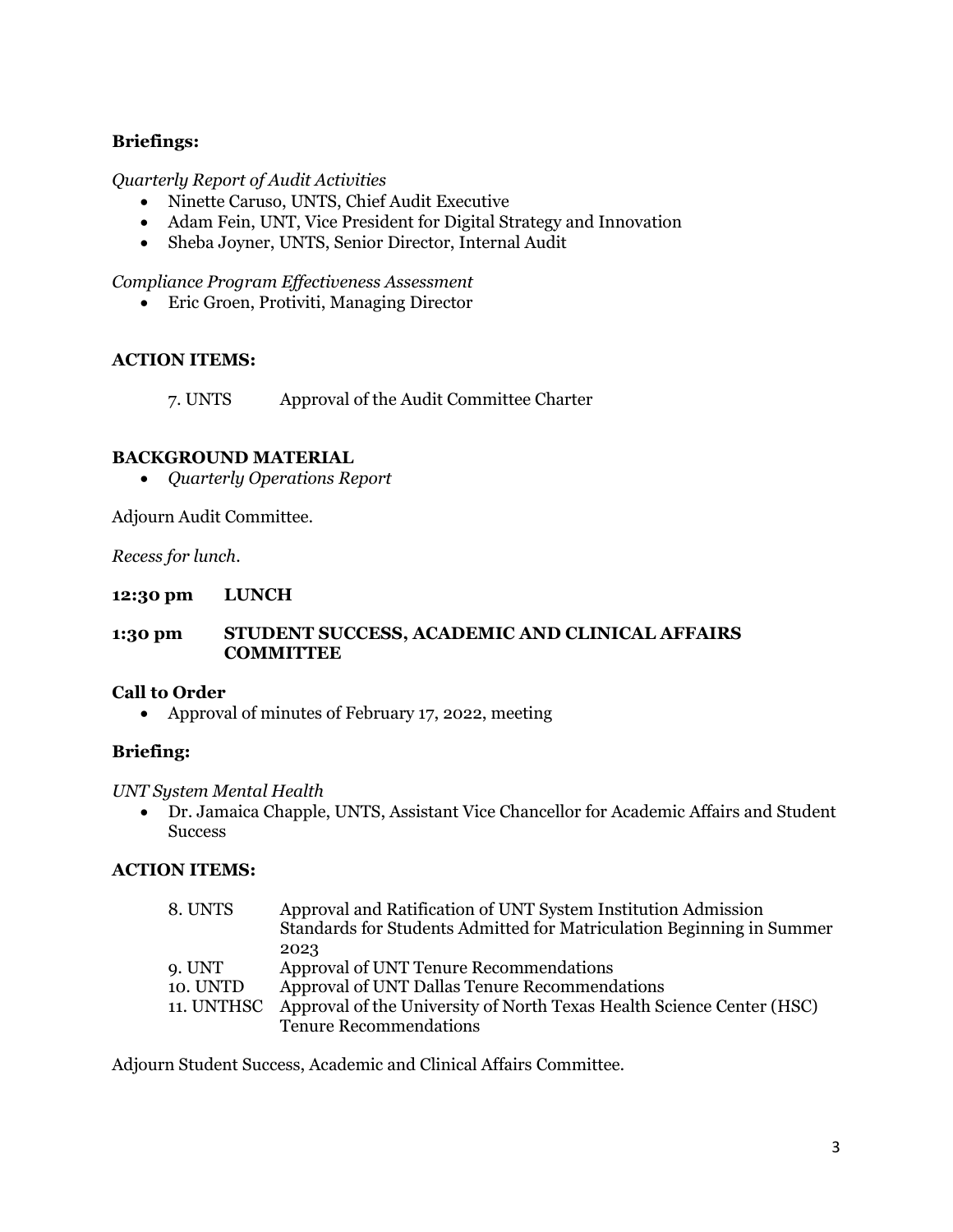# **2:30 pm STRATEGIC INFRASTRUCTURE COMMITTEE**

# **Call to Order**

• Approval of minutes of the February 17, 2022, meeting

# **ACTION ITEMS:**

12. UNTS Approval to Amend the UNT System FY22 Capital Improvement Plan

# **BACKGROUND MATERIAL**

• Quarterly Operations Report

Adjourn Strategic Infrastructure Committee.

## **3:15 pm RECONVENE FULL BOARD**

## **CONSENT AGENDA**

| 1. UNTS | Approval of the Minutes of the February 17, 2022, Board Meeting, and |
|---------|----------------------------------------------------------------------|
|         | April 2, 2022, Special Called Board Meeting                          |
| 2. UNT  | Approval of Tenure for New UNT Faculty Appointee                     |
| 3. UNT  | Renaming of the "PACCAR Technology Institute" to the "PACCAR         |
|         | Constellation"                                                       |

# **ACTION ITEMS**

| 5. UNTS    | Approval of the Finance Committee Charter                             |
|------------|-----------------------------------------------------------------------|
| 6. UNTS    | Approval of FY24 Holiday Schedule for the UNT System Administration,  |
|            | UNT, UNTHSC, and UNT Dallas                                           |
| 7. UNTS    | Approval of the Audit Committee Charter                               |
| 8. UNTS    | Approval and Ratification of UNT System Institution Admission         |
|            | Standards for Students Admitted for Matriculation Beginning in Summer |
|            | 2023                                                                  |
| 9. UNT     | Approval of UNT Tenure Recommendations                                |
| 10. UNTD   | Approval of UNT Dallas Tenure Recommendations                         |
| 11. UNTHSC | Approval of the University of North Texas Health Science Center (HSC) |
|            | <b>Tenure Recommendations</b>                                         |
| 12. UNTS   | Approval to Amend the UNT System FY22 Capital Improvement Plan        |

## **3:30 pm RECESS TO EXECUTIVE SESSION**

Government Code, Chapter 551, Section .071 - Consultation with Attorneys Regarding Legal Matters or Pending and/or Contemplated Litigation or Settlement Offers

- Consultation with counsel regarding confidential legal matters, including pending, threatened, and contemplated litigation or settlement offers
- Consultation with counsel regarding contemplated, ongoing and/or finalized investigations and any findings, conclusions or recommendations related to those investigations
- Consultation with counsel regarding audits and any findings, conclusions or recommendations related to those audits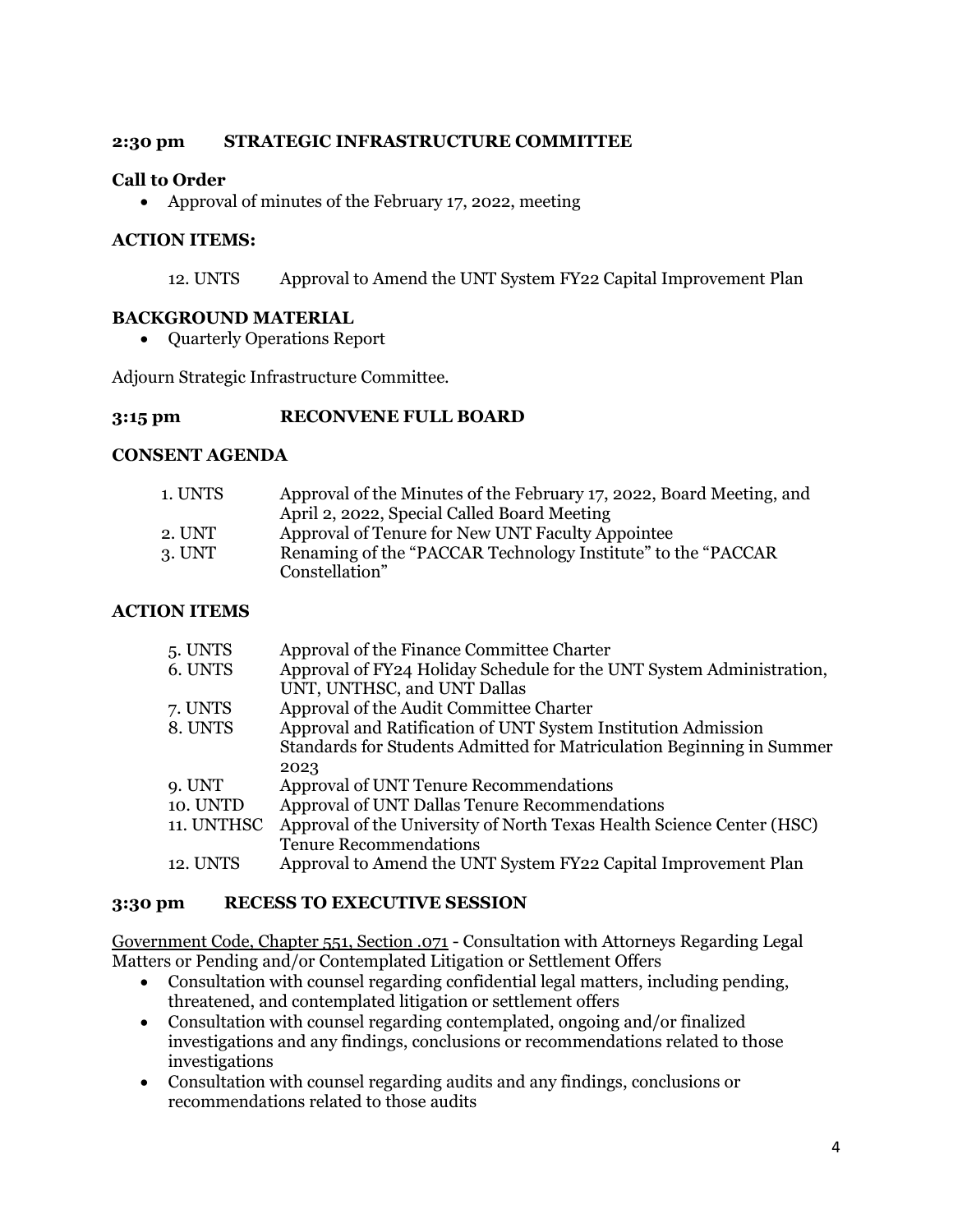Government Code, Chapter 551, Section .072 - Deliberation Regarding Real Property

- Deliberation regarding the purchase, exchange, lease, or value of real property
- Deliberation regarding amending a lease between UNTHSC and Dunaway Associates, L.P. for office space located at 550 Bailey Avenue, Fort Worth, Texas, and possible action

Government Code, Chapter 551, Section .073 - Deliberation Regarding Prospective Gifts

• Deliberation regarding a negotiated contract for a prospective gift or donation

Government Code, Chapter 551, Section .074 - Personnel Matters Relating to Appointment, Employment, Evaluation, Assignment, Discipline, or Dismissal of Officers or Employees

- Consideration of individual personnel matters related to the appointment, employment, evaluation, reassignment, discipline and dismissal of System and Institution officers or employees
- Consideration of an amendment to the employment agreement with the UNT Head Men's Basketball Coach, and possible action

Government Code, Chapter 551, Sections .076 and .089 - Deliberations Regarding Security Devices or Security Audits

• Consideration of matters related to security assessments or deployments relating to information resources technology, network security information, and the deployment, or specific occasions for implementation, of security personnel, critical infrastructure, or security devices, or a security audit

## **4:50 pm Reconvene the Board in Open Session to consider action on Executive Session items, if any**

## **5:00 pm ADJOURNMENT**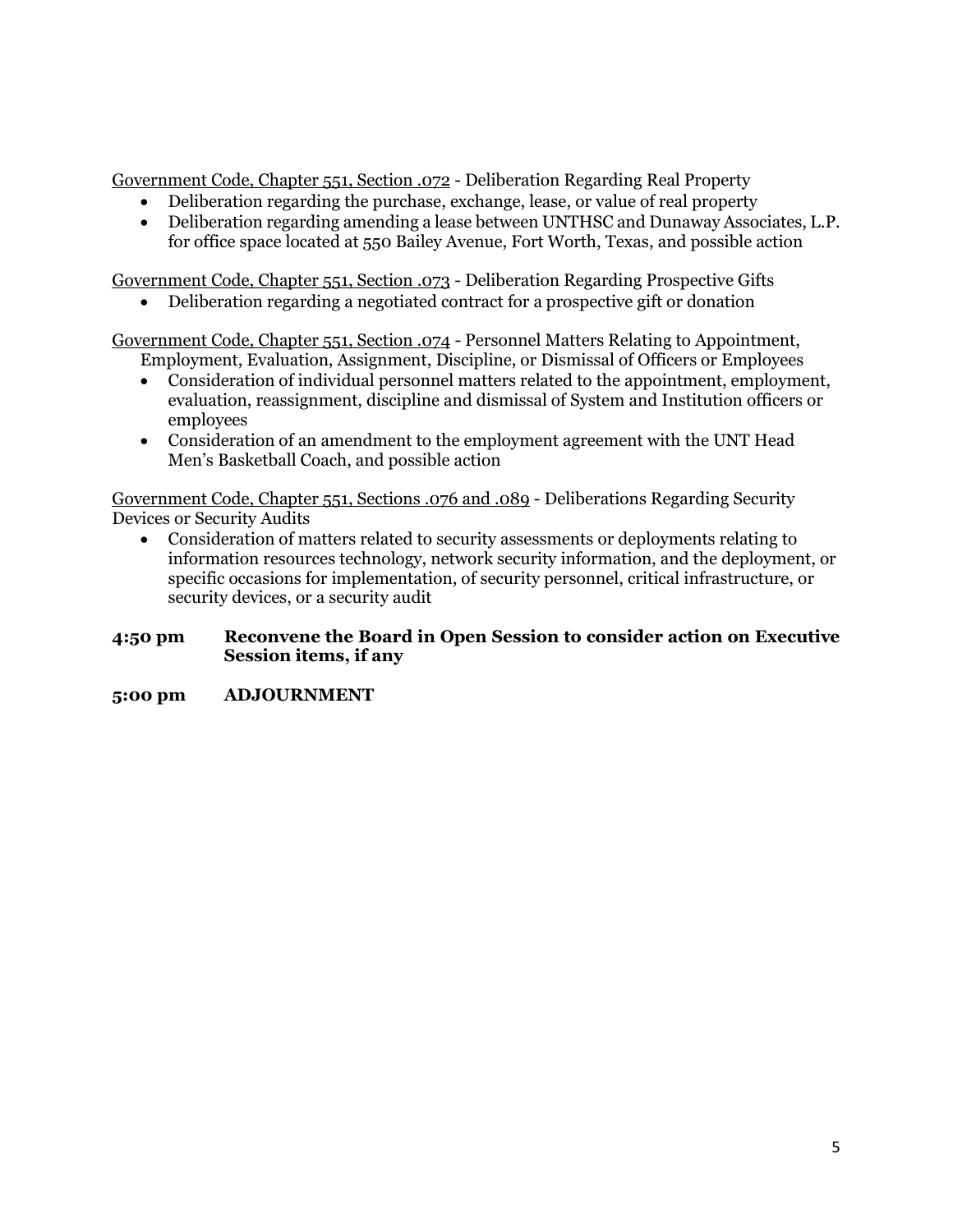# **ALTERNATIVE AGENDA TWO:**

*If action item 4. Amendment to Regents Rule 03.400, Committees is tabled or does not pass, the schedule of topics will proceed as outlined below.*

## **10:30 am AUDIT AND FINANCE COMMITTEE**

#### **Call to Order**

• Approval of minutes of the February 17, 2022, meeting

## **Briefings:**

*Quarterly Financial Update* 

• Greg Anderson, UNTS, Deputy Chancellor for Finance and Operations

#### **ACTION ITEMS:**

5. UNTS Approval of FY24 Holiday Schedule for the UNT System Administration, UNT, UNTHSC, and UNT Dallas

## **Briefings:**

#### *Quarterly Report of Audit Activities*

- Ninette Caruso, UNTS, Chief Audit Executive
- Adam Fein, UNT, Vice President for Digital Strategy and Innovation
- Sheba Joyner, UNTS, Senior Director, Internal Audit

*Compliance Program Effectiveness Assessment* 

• Eric Groen, Protiviti, Managing Director

## **BACKGROUND MATERIAL**

• *Quarterly Operations Report*

Adjourn Audit and Finance Committee.

*Recess for lunch.*

#### **12:30 pm LUNCH**

#### **1:30 pm STUDENT SUCCESS, ACADEMIC AND CLINICAL AFFAIRS COMMITTEE**

## **Call to Order**

• Approval of minutes of February 17, 2022, meeting

#### **Briefings:**

#### *UNT System Mental Health*

• Jamaica Chapple, UNTS, Assistant Vice Chancellor for Academic Affairs and Student **Success**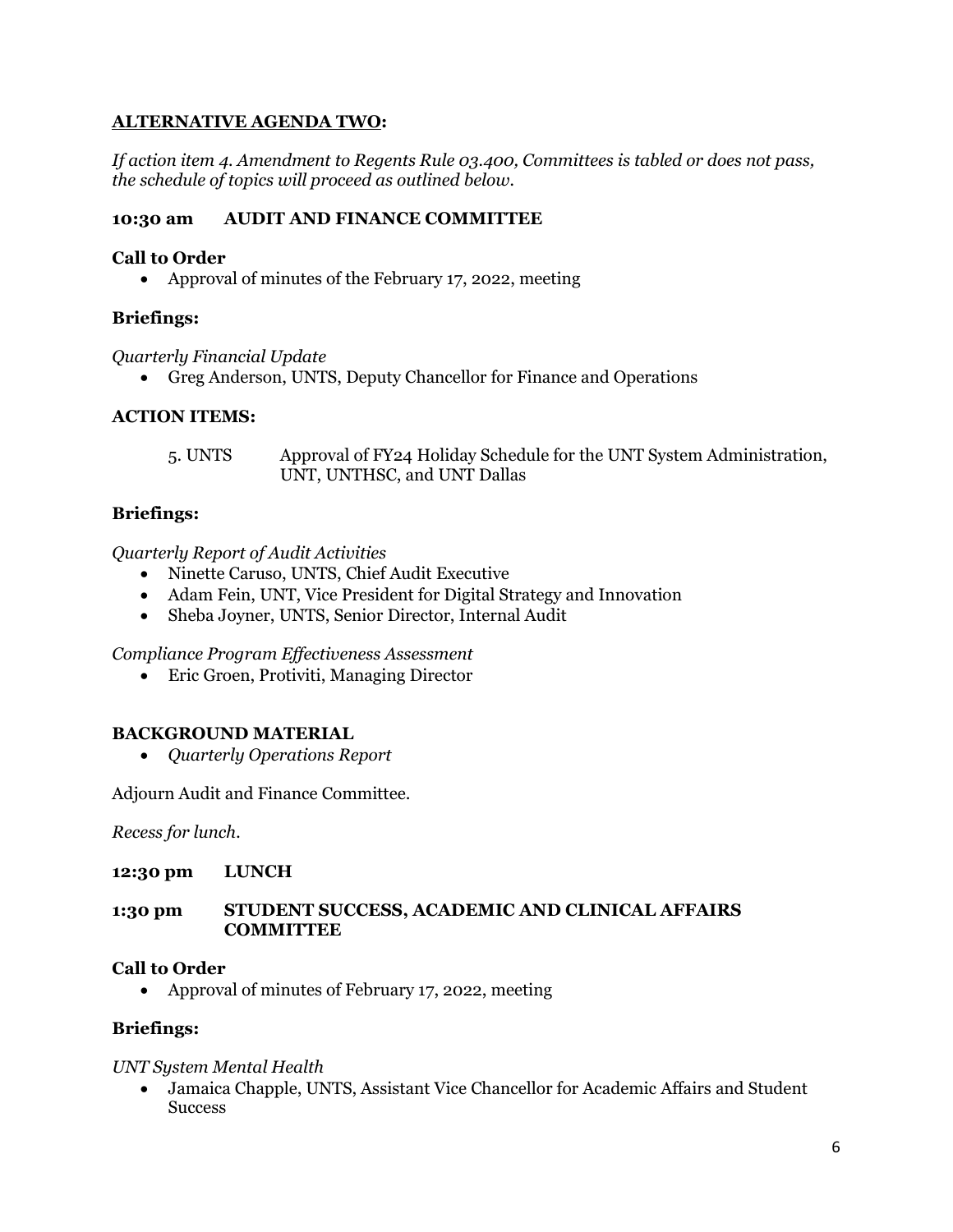## **ACTION ITEMS:**

| 6. UNTS   | Approval and Ratification of UNT System Institution Admission         |
|-----------|-----------------------------------------------------------------------|
|           | Standards for Students Admitted for Matriculation Beginning in Summer |
|           | 2023                                                                  |
| 7. UNT    | Approval of UNT Tenure Recommendations                                |
| 8. UNTD   | Approval of UNT Dallas Tenure Recommendations                         |
| 9. UNTHSC | Approval of the University of North Texas Health Science Center (HSC) |
|           | <b>Tenure Recommendations</b>                                         |

Adjourn Student Success, Academic and Clinical Affairs Committee.

# **2:30 pm STRATEGIC INFRASTRUCTURE COMMITTEE**

#### **Call to Order**

• Approval of minutes of the February 17, 2022, meeting

## **ACTION ITEMS:**

10. UNTS Authorization to Amend the UNT System FY22 Capital Improvement Plan

# **BACKGROUND MATERIAL**

• Quarterly Operations Report

Adjourn Strategic Infrastructure Committee.

#### **3:15 pm RECONVENE FULL BOARD**

#### **CONSENT AGENDA**

| 1. UNTS | Approval of the Minutes of the February 17, 2022, Board Meeting, and |
|---------|----------------------------------------------------------------------|
|         | April 2, 2022, Special Called Board Meeting                          |
| 2. UNT  | Approval of Tenure for New UNT Faculty Appointee                     |
| 3. UNT  | Renaming of the "PACCAR Technology Institute" to the "PACCAR         |
|         | Constellation"                                                       |

#### **ACTION ITEMS**

| 5. UNTS   | Approval of FY24 Holiday Schedule for the UNT System Administration,  |
|-----------|-----------------------------------------------------------------------|
|           | UNT, UNTHSC, and UNT Dallas                                           |
| 6. UNTS   | Approval and Ratification of UNT System Institution Admission         |
|           | Standards for Students Admitted for Matriculation Beginning in Summer |
|           | 2023                                                                  |
| 7. UNT    | Approval of UNT Tenure Recommendations                                |
| 8. UNTD   | Approval of UNT Dallas Tenure Recommendations                         |
| 9. UNTHSC | Approval of the University of North Texas Health Science Center (HSC) |
|           | <b>Tenure Recommendations</b>                                         |
| 10.UNTS   | Approval to Amend the UNT System FY22 Capital Improvement Plan        |